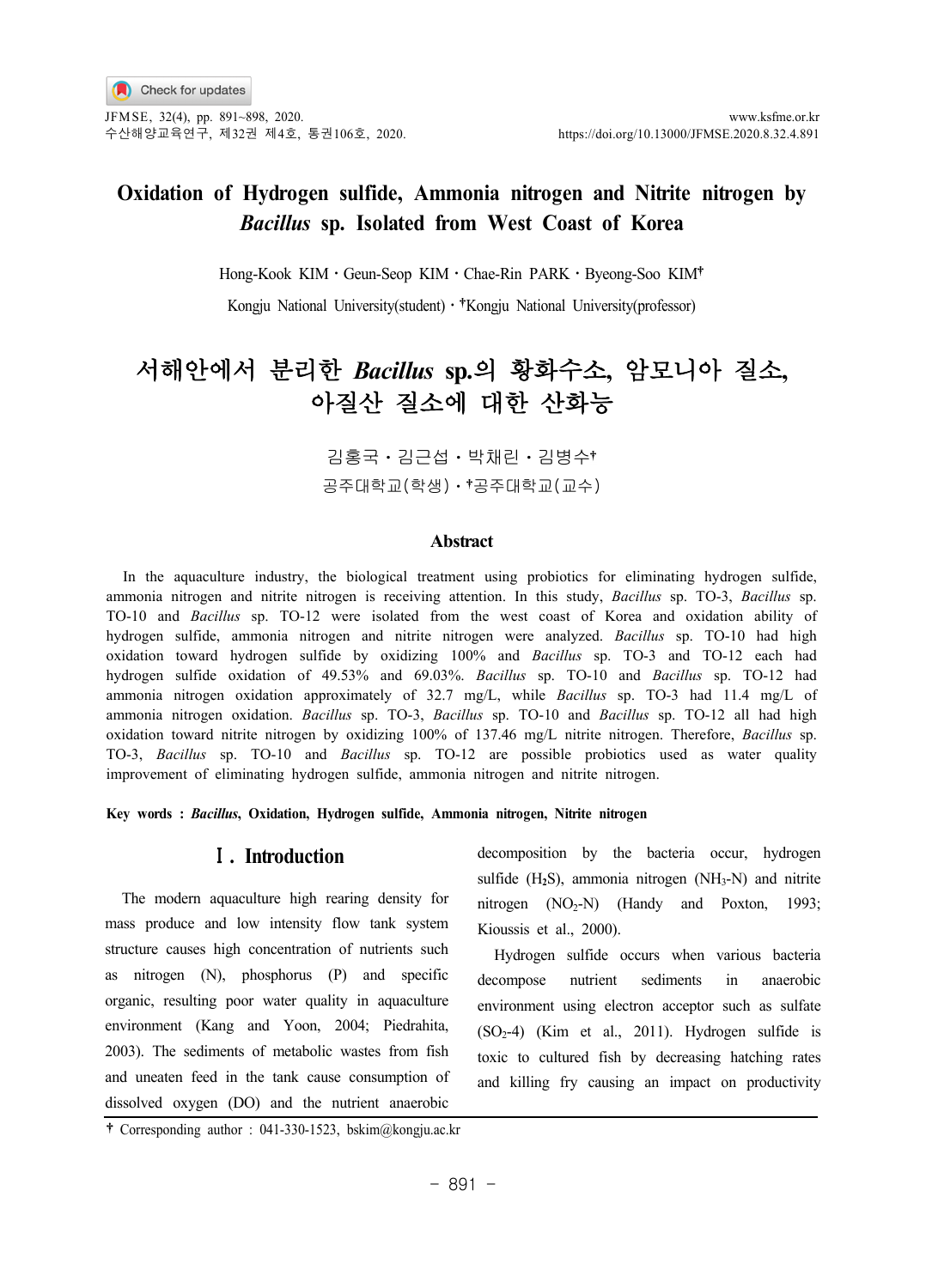(Smith et al., 1976; Beauchamp et al., 1984).

Ammonia nitrogen (NH3-N) exists as dissolved ammonia (NH<sub>3</sub>) and ammoniumion (NH<sub>4</sub><sup>+</sup>) in water (Zhou and Boyd, 2016). Ammonia (NH3) and ammoniumion  $(NH_4^+)$  are toxic to cultured fish, especially high concentration of un-ionized ammonia damage the fish gill, decreasing oxygen transportability in blood and decreasing osmoregulation by damaging the erythrocyte and tissue (Tomasso, 1994; Romano and Zeng, 2013).

Nitrite nitrogen  $(NO<sub>2</sub>-N)$  occurs as an intermediate product of ammonia and nitric acid when ammonia is oxidized by bacteria. Nitrite nitrogen is toxic to cultured fish by combining with the fish erythrocyte, reducing the oxygen transport ability. Therefore, death by asphyxia happen even when air supply is enough in the aquaculture tank. Nitrite nitrogen poisoning doesn't have external symptoms while progressing into chronic. (Russoet al., 1974; Brown and McLeay, 1975).

Aquaculture farms use chemical and physical treatment to eliminate hydrogen sulfide, ammonia nitrogen and nitrite nitrogen. However the chemical treatment occurs secondary containment and the physical treatment is expensive (Gadre, 1989; Mook et al., 2012). Therefore, biological treatment using probiotics is receiving attention in aquaculture for the purpose of water quality improvement. Probiotics are beneficial microorganism to organism. Especially a gram positive strain *Bacillus* sp. is an effective probiotics for water quality improvement (Verschuere et al., 2000; Sahu et al., 2008).

In this study, *Bacillus* sp. TO-3, *Bacillus* sp. TO-10 and *Bacillus* sp. TO-12 strains were isolated from the west coast of Korea and oxidation ability of hydrogen sulfide, ammonia nitrogen and nitrite nitrogen were analyzed for development purpose of water quality improvement probiotics.

### Ⅱ**. Material and methods**

#### 1. Strains isolation and identification

TO-3, TO-10 and TO-12 strains were isolated from the west coast of Korea. The water samples were spread in a mineral salt medium appeared in Table 1 and cultured at 35℃ for 48 hours. Strains which have high oxidation of hydrogen sulfide, ammonia nitrogen and nitrite nitrogen were selected and isolated. The selected strains were identified by 16s rRNA gene from Solgent Co., Ltd (Daejeon, Korea).

#### 2. Hydrogen sulfide oxidation analysis

The component of the mineral salts medium used in the hydrogen sulfide oxidation analysis is in <Table 1>. The mineral salts medium was made into anaerobic condition by injecting nitrogen (N) gas for 30 minutes and was autoclaved at 121℃ for 20 minutes. Sodium thiosulfatepentahydrate  $(Na<sub>2</sub>S<sub>2</sub>O<sub>3</sub>·5H<sub>2</sub>O)$  8 g/L was separately made and after making into anaerobic condition and autoclaved, it was combined with the mineral salts medium. The isolated strains TO-3, TO-10 and TO-12 were anaerobic cultured in the mineral salts medium at 35℃ for 24 hours. The cultured medium was collected at 0 hour and 24 hour and was

<Table 1> Mineral salt medium component

| Component                            | Concentration $(g/L)$ |  |  |
|--------------------------------------|-----------------------|--|--|
| $(NH_4)_2SO_4$                       | 30                    |  |  |
| $KH_2PO_4$                           | 0 <sub>1</sub>        |  |  |
| $MgSO_4$ -7H <sub>2</sub> O          | 0.5                   |  |  |
| CaCl <sub>2</sub> ·2H <sub>2</sub> O | 0 <sup>3</sup>        |  |  |
| $FeSO_4$ .7H <sub>2</sub> O          | 0.01                  |  |  |
| NaCl                                 | 19 45                 |  |  |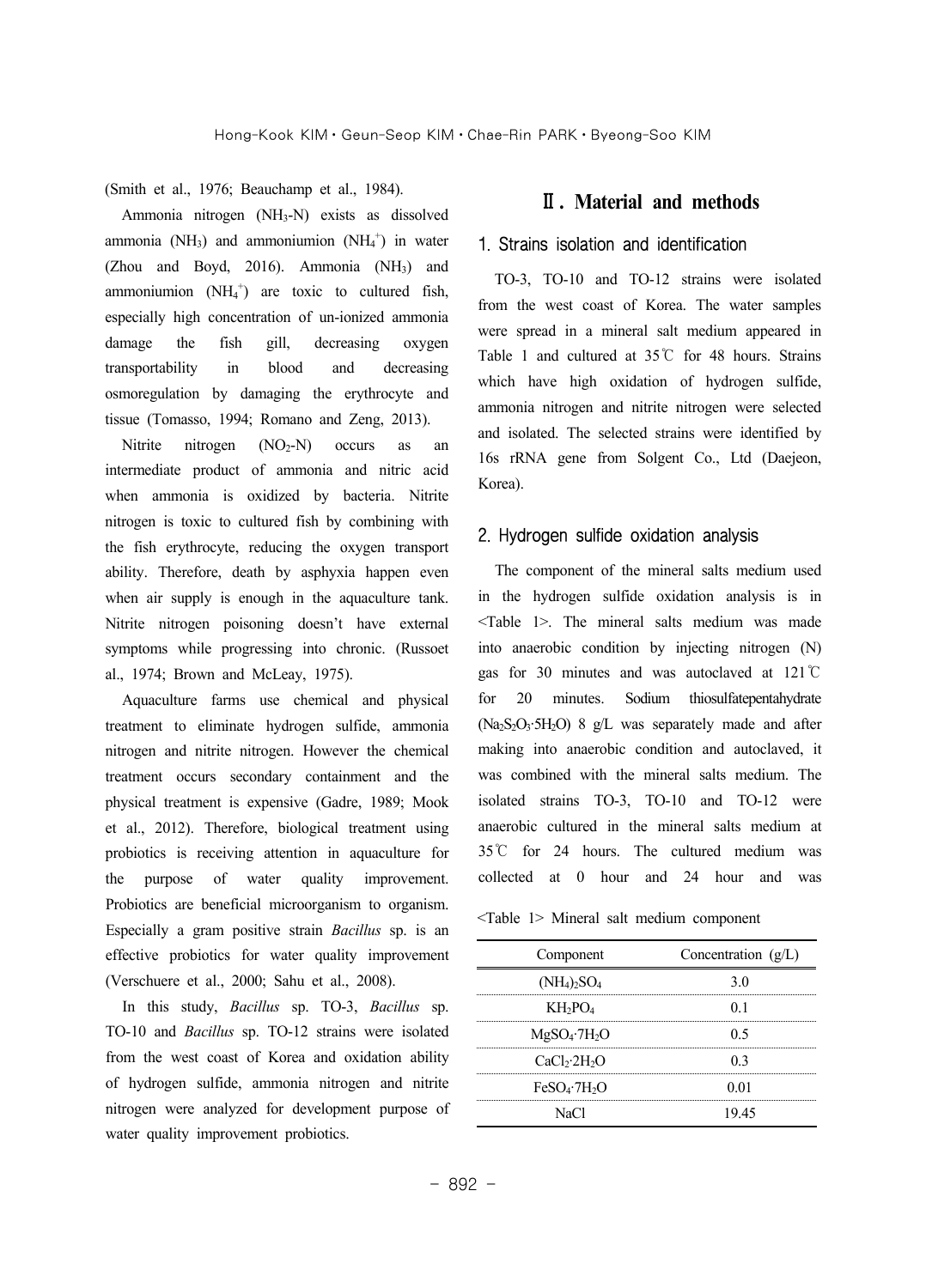centrifuged at 10000 rpm for 5 minutes. The supernatant was used as sample. The hydrogen sulfide concentration was analyzed by the methylene blue method from marine environment official test methods (Ministry of Oceans and Fisheries, 2013). Sample 500  $\mu$ L was mixed with diamine solution  $10 \mu L$  and left at room temperature for 20 minutes. Absorbance was measured at 670 nm using microplate spectrophotometer (BioTek Instruments, USA). Sodium sulfide nonahydrate (NaS·9H2O) was used as a standard and the sample concentration of hydrogen sulfide (mg S/L) was measured using a standard curve.

### 3. Ammonia nitrogen oxidation analysis

LB broth containing ammonia sulfate  $((NH_4)_2SO_4)$ 0.1 g/L was used as medium for ammonia nitrogen oxidation analysis. Isolated strains TO-3, TO-10 and TO-12 were cultured in the medium at 35℃ for 24 hours. The cultured medium was collected at 0, 6, 12, 24 hour and was centrifuged at 10000 rpm for 5 minutes. The supernatant was separated and used as sample. The ammonia nitrogen concentration was analyzed by indophenol method from marine environment official test methods (Ministry of Oceans and Fisheries, 2013). Sample 2.5 mL was mixed with phenol solution  $100 \mu L$  and nitroprussidesodium solution 100 μL. Oxidation solution 250  $\mu$  L was added and was developed at 35℃ water bath for 30 minutes. Absorbance was measured at 640 nm using microplate spectrophotometer (BioTek Instruments, USA). Ammonia sulfate  $((NH_4)_2SO_4)$  was used as a standard and the sample concentration of ammonia nitrogen (mg/L) was measured using a standard curve.

### 4. Nitrite nitrogen oxidation analysis

LB broth containing sodium nitrite  $(NaNO<sub>2</sub>)$  0.1 g/L was used as medium for nitrite nitrogen oxidation analysis. Isolated strains TO-3, TO-10 and TO-12 were cultured in the medium at 35℃ for 24 hours. The cultured medium was collected at 0, 6, 9, 12 hour and was centrifuge at 10000 rpm for 5 minutes. The supernatant was separated and used as sample. The nitrite nitrogen concentration was analyzed by diazotization method from marine environment official test methods (Ministry of Oceans and Fisheries, 2013). Sample 5 mL was mixed with sulfanilamide solution 100  $\mu$ L and left at room temperature for 5 minutes. Napeutiretillendiamin solution 100 μL was mixed and left at room temperature for 20 minutes. Absorbance was measured at 540 nm using microplate spectrophotometer (BioTek Instruments, USA). Sodium nitrite  $(NaNO<sub>2</sub>)$  was used as standard and the sample concentration of nitrite nitrogen (mg/L) was measured using a standard curve.

#### 5. Heat resistant analysis

Isolated strains TO-3, TO-10 and TO-12 were each cultured in LB broth at 35℃ for 24 hours. Each cultured mediums were incubated in 50℃, 6 0℃, 70℃ water bath for 15 minutes and were spread at LB agar and incubate at 35℃ for 18 hours. The strains survival rate was analyzed by calculating the CFU/mL.

### Ⅲ**. Result and Discussion**

### 1. Isolated strains identification

The identification result of isolated strains from the west coast of Korea is shown in <Table 2>. Nineteen strains were isolated from the water samples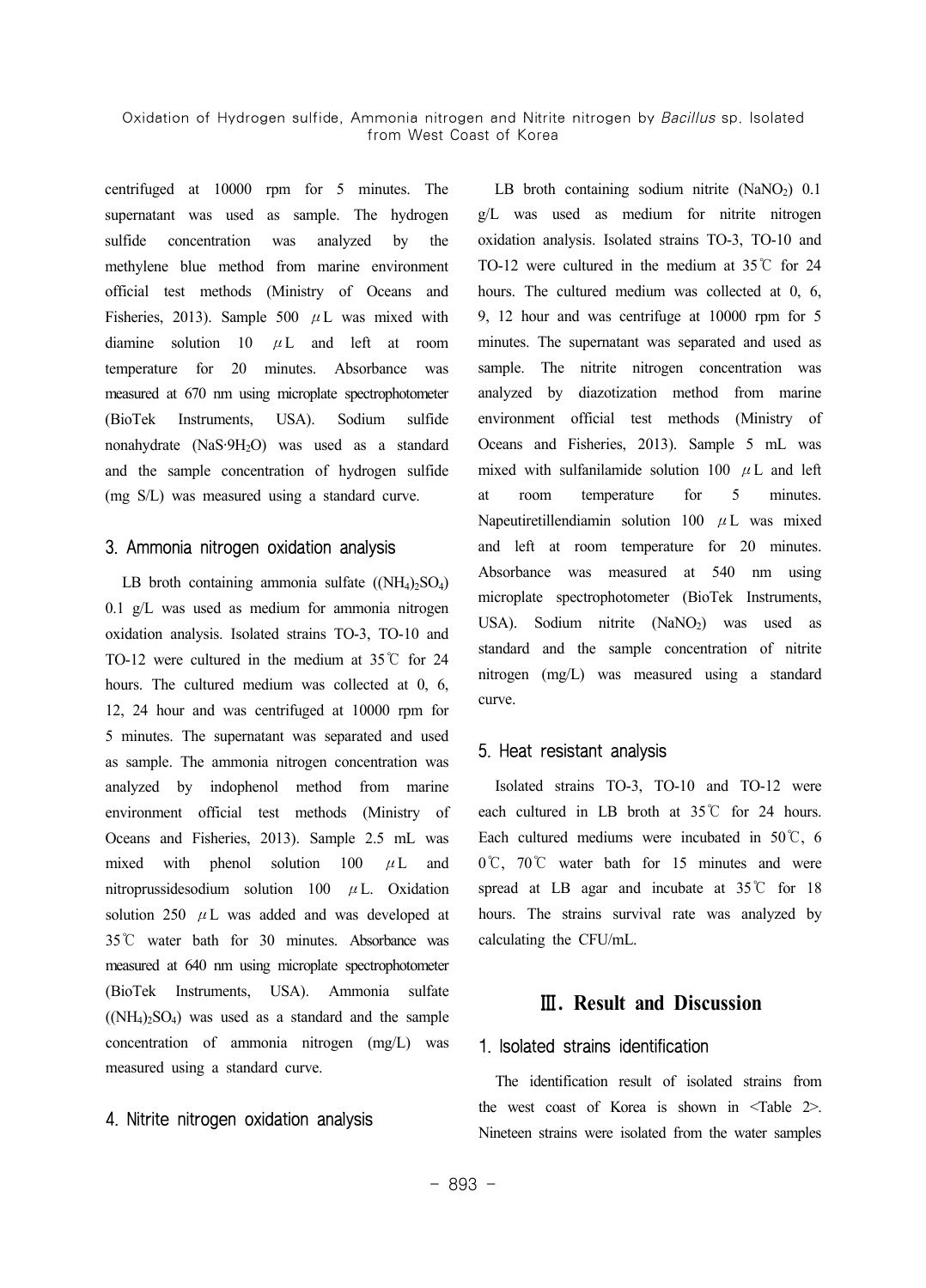| Microorganism | Identified strains      | Identity |       |      |
|---------------|-------------------------|----------|-------|------|
|               |                         | Match    | Total | ct(% |
| TO-3          | B. amyloliquefaciens    | 1476     | .480  |      |
| TO-10         | <b>B.</b> licheniformis | 1476     | 480   |      |
| TO-12         | R subtilis              |          |       |      |

<Table 2> Identification of *Bacillus* sp. strains using 16s rRNA sequencing

and three strains which have high oxidation of hydrogen sulfide, ammonia nitrogen and nitrite nitrogen were selected. The selected three strains TO-3, TO-10 and TO-12 were each identified as *Bacillus amyloliquefaciens*, *Bacillus licheniformis* and *Bacillus subtilis*. In this study, the three isolated strains would be named as *Bacillus* sp. TO-3, *Bacillus* sp. TO-10 and *Bacillus* sp. TO-12.

#### 2. Hydrogen sulfide oxidation ability

The result of *Bacillus* sp. strains analyzed of hydrogen sulfide oxidation ability is shown in figure 1. *Bacillus* sp. TO-3 oxidized 49.53% of the hydrogen sulfide by reducing 1.07±0.02 mg S/L hydrogen sulfide to 0.54±0.03 mg S/L for 24 hours. *Bacillus* sp. TO-12 oxidized 69.03% of hydrogen sulfide by reducing 1.13±0.04 mg S/L hydrogen sulfide to 0.35±0.03 mg S/L for 24 hours. *Bacillus* sp. TO-10 oxidized 100% of the 1.13±0.02 mg S/L hydrogen sulfide for 24 hours, which stands out to have the most effective hydrogen sulfide oxidation ability between the three *Bacillus* sp. strains.

Hydrogen sulfide have high toxicity toward cultured fish even in small concentration. Exposure of 0.5 mg/L hydrogen sulfide resulted hyperpnea, apnea and finally respiratory arrest (Torrans and Clemens, 1982). Therefore eliminating hydrogen sulfide is important in aquaculture industry. The result of *Bacillus* sp. oxidation ability of hydrogen

sulfide also appeared in Nakada and Ohta(1999); Choi et al.(2018). The *Bacillus* sp. TO-3, *Bacillus* sp. TO-10 and *Bacillus* sp. TO-12 appeared to have similar oxidation ability of hydrogen sulfide comparing with Choi et al.(2018).



[Fig. 1] Hydrogen sulfide oxidation of *Bacillus* sp. strains.

### 3. Ammonia nitrogen oxidation ability

The result of *Bacillus* sp. strains analyzed of ammonia nitrogen oxidation ability is shown in figure 2. *Bacillus* sp. TO-3 oxidized 11.4 mg/L ammonia nitrogen by reducing 276±3.67 mg/L ammonia nitrogen to 264±6.33 mg S/L for 12 hours. However after 12 hours ammonia nitrogen concentration didn't appeared reducing. *Bacillus* sp. TO-10 appeared to have oxidation ability after 12 hour. *Bacillus* sp. TO-10 oxidized 32.7 mg/L ammonia nitrogen by reducing 275±1.22 mg/L ammonia nitrogen to 242±4.11 mg/L. *Bacillus* sp. TO-12 oxidized 31 mg/L ammonia nitrogen by reducing 271±5.11 mg/L ammonia nitrogen to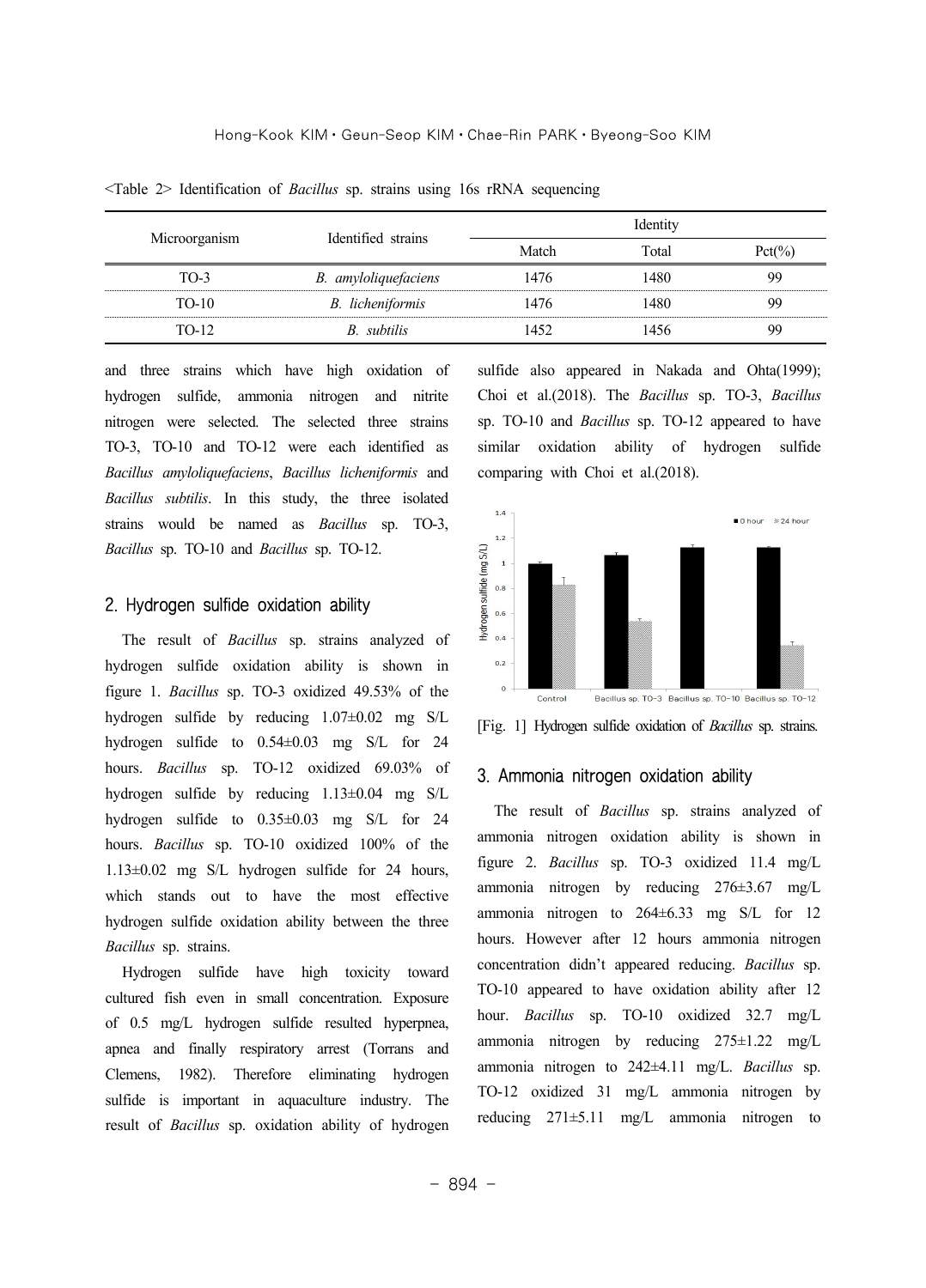#### Oxidation of Hydrogen sulfide, Ammonia nitrogen and Nitrite nitrogen by Bacillus sp. Isolated from West Coast of Korea

 $240\pm1.44$  mg/L for 24 hour, which appeared to have similar ammonia nitrogen oxidation ability with *Bacillus* sp. TO-10.

Ammonia nitrogen damage the fish gill, decrease oxygen transportability in blood. Exposure to 40 mg/L ammonia nitrogen caused mortality in cultured fish (Chen and Lei, 1990). Therefore eliminating ammonia nitrogen is important in aquaculture industry. The result of *Bacillus* sp. having oxidation ability of ammonia nitrogen also appeared in Lee et al.(2003). *Bacillus* sp. TO-3, *Bacillus* sp. TO-10 and *Bacillus* sp. TO-12 had a similar ammonia nitrogen oxidation for 24 hours and it is considered the three *Bacillus* sp. strains would continue to oxidize ammonia nitrogen for 48 hours as in Lee et al.(2003).



strains.

### 4. Nitrite nitrogen oxidation ability

The result of *Bacillus* sp. strains analyzed of nitrite nitrogen oxidation ability is shown in figure 3. *Bacillus* sp. TO-3 oxidized 133.22±1.36 mg/L nitrite nitrogen to 78.05±0.82 mg/L at 9 hour and oxidized 100% of nitrite nitrogen at 12 hour. *Bacillus* sp. TO-10 oxidized 100% of 137.46±0.27 mg/L nitrite nitrogen at 9 hours, resulting the fastest nitrite nitrogen oxidation ability between the three *Bacillus* sp. strains. *Bacillus* sp. TO-12 oxidized 100% of the 134.18±2.18 mg/L nitrite nitrogen at 12 hours.



[Fig. 3] Nitrite nitrogen oxidation of *Bacillus* sp. strains.

Nitrite nitrogen is toxic to cultured fish by reducing oxygen transport ability and causing asphyxia. Exposure to 20 mg/L nitrite nitrogen caused mortality in cultured fish (Chen and Lei, 1990). Therefore eliminating nitrite nitrogen is important in aquaculture industry. The result of *Bacillus* sp. having oxidation ability of nitrite nitrogen also appeared in Lee et al.(2003). In this research *Bacillus* sp. oxidized nitrite nitrogen for 48 hours, however nitrite nitrogen still remained. Unlike Lee et al.(2003), *Bacillus* sp. TO-3, *Bacillus* sp. TO-10 and *Bacillus* sp. TO-12 strains had completely oxidized nitrite nitrogen before 12 hours, resulting higher oxidation ability of nitrite nitrogen.

#### 5. Heat resistance

The result of *Bacillus* sp. strains analyzed of heat resistance is shown in figure 4. At  $50^{\circ}$ C, the three *Bacillus* sp. strains appeared to maintain the same CFU/mL compare with the result at 35℃ which indicates the three *Bacillus* sp. strains have strong heat resistance at 50℃. *Bacillus* sp. TO-3 appeared to have  $5 \log_{10}$  CFU/mL of cell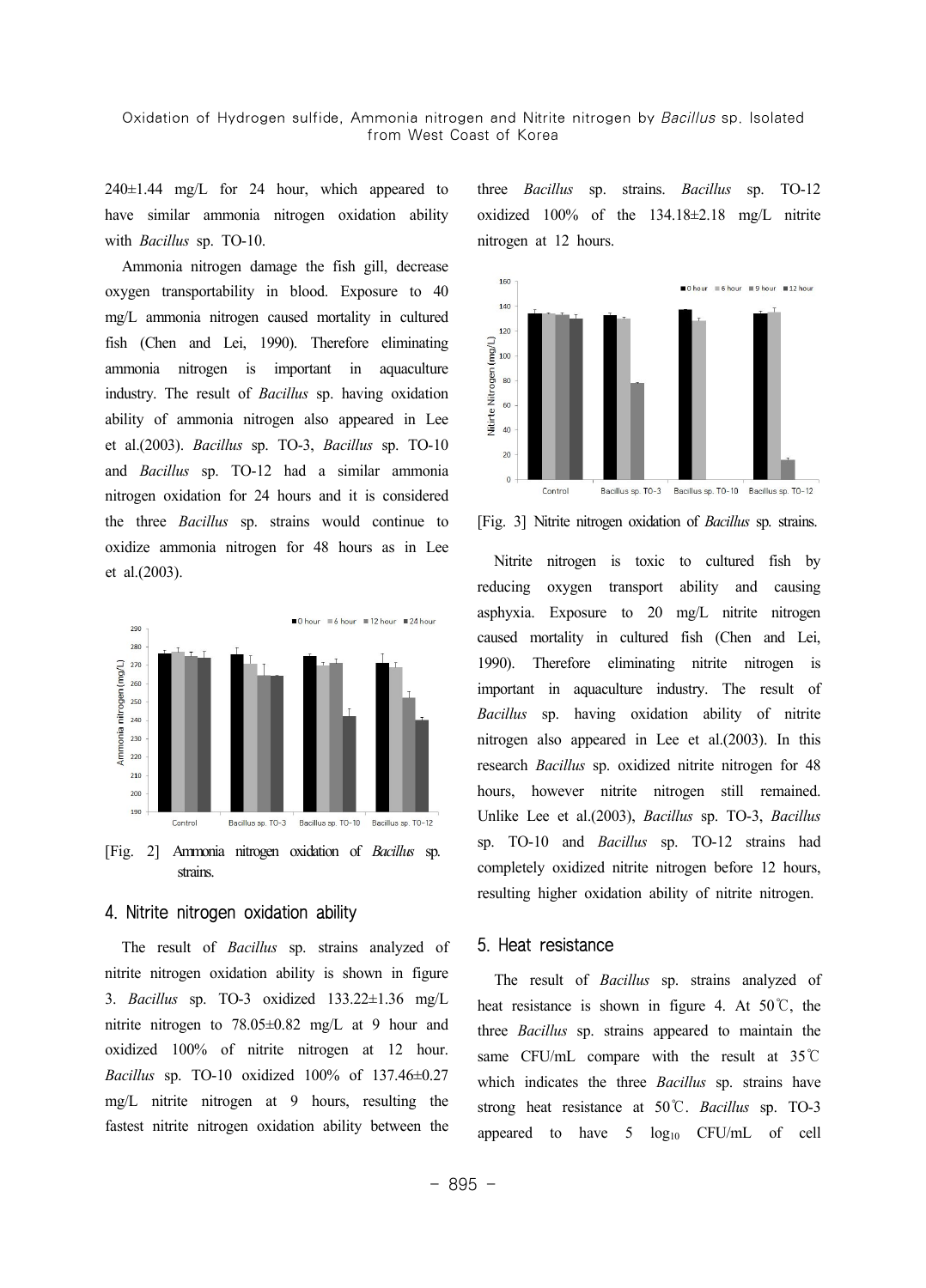survivability at 70℃. *Bacillus* sp. TO-10 and *Bacillus* sp. TO-12 appeared to have  $4 \log_{10}$ CFU/mL of cell survivability at 70℃. All three *Bacillus* sp. strains appeared to have high heat resistance at 50℃ and also survive at 70℃. Therefore, the three *Bacillus* sp. strains are able to survive the occurred heat during the process of water quality improvement product.



[Fig. 4] Heat resistance of *Bacillus* sp. strains.

### Ⅳ**. Conclusion**

Three *Bacillus* sp. strains were isolated from the west coast of Korea and oxidation ability of hydrogen sulfide, ammonia nitrogen and nitrite nitrogen were analyzed for development purpose of water quality improvement probiotics. *Bacillus* sp. TO-3, *Bacillus* sp. TO-10 and *Bacillus* sp. TO-12 were each identified as *Bacillus amyloliquefaciens*, *Bacillus licheniformis* and *Bacillus subtilis*. *Bacillus* strains are appropriate and safe probiotics used in aquaculture, known to have effect of increasing fry body weight, digestion ability and reducing the severity of cellular stress (Acella et al., 2010).

Hydrogen sulfide was oxidized each by *Bacillus* sp. TO-3 49.53%, *Bacillus* sp. TO-10 100% and *Bacillus* sp. TO-12 69.03% for 24 hours. Ammonia nitrogen was oxidized each by *Bacillus* sp. TO-3

11.4 mg/L, *Bacillus* sp. TO-10 32.7 mg/L and *Bacillus* sp. TO-12 31 mg/L for 24 hours. All three *Bacillus* sp. strains have oxidized 100% nitrite nitrogen for 12 hours and *Bacillus* sp. TO-10 had the fastest nitrite nitrogen oxidation ability. Due to these results, all three *Bacillus* sp. strains had the oxidation ability toward hydrogen sulfide, ammonia nitrogen and nitrite nitrogen. Above all, *Bacillus* sp. TO-10 had the most effective oxidation ability between the three isolated *Bacillus* strains. All three *Bacillus* sp. strains had strong heat resistance at 5 0℃ and survived at 70℃. Therefore the three *Bacillus* sp. strains are possible to be used as probiotics for water quality improvement of hydrogen sulfide, ammonia nitrogen and nitrite nitrogen.

### **References**

- Avella MA, Gioacchini, G, Decamp O, Makridis P, Bracciatelli C and Carnevali O(2010). Application of multi-species of Bacillus in sea bream larviculture. Aquaculture 305(1-4), 12~19. https://doi.org/10.1016/j.aquaculture.2010.03.029
- Beauchamp RO, Bus JS, Popp JA, Boreiko CJ, Andjelkovich DA and Leber P(1984). A critical review of the literature on hydrogen sulfide toxicity. CRC Critical Reviews in Toxicology 13(1), 25~97.

https://doi.org/10.3109/10408448409029321

Brown DA and McLeay DJ(1975). Effect of nitrite on methemoglobin and total hemoglobin of juvenile rainbow trout. The Progressive Fish-Culturist 37(1), 36~38.

https://doi.org/10.1577/1548-8659(1975)37[36:EONO MA]2.0.CO;2

- Chen JC and Lei SC(1990). Toxicity of ammonia and nitrite to Penueus monodon juveniles. Journal of the World Aquaculture Society 21(4), 300~306. https://doi.org/10.1111/j.1749-7345.1990.tb00543.x
- Choi JH, Lee JH, Park JJ, Lee MS, Bae JS, Shin DH and Park KH(2018). Reduction of dissolved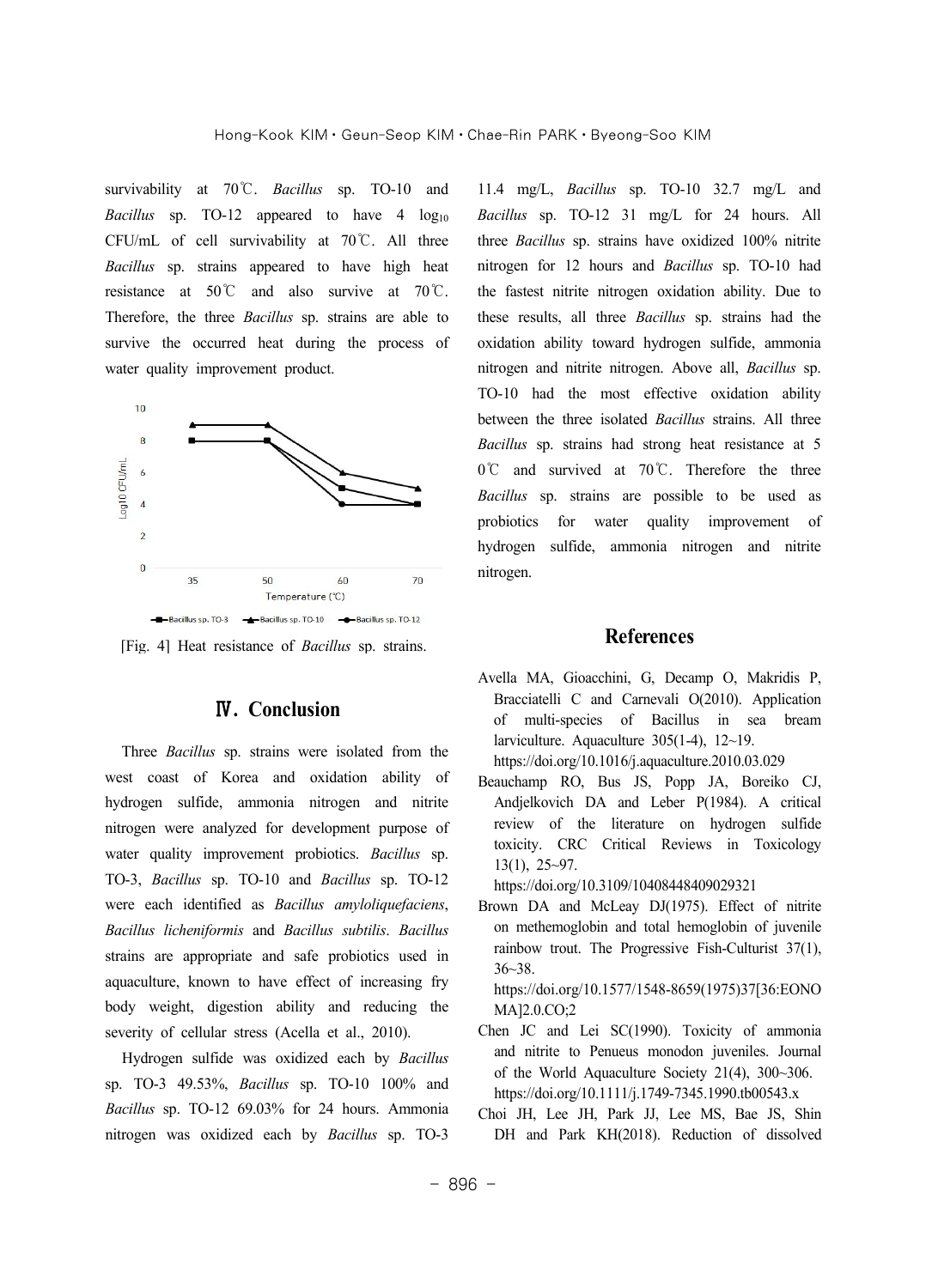Oxidation of Hydrogen sulfide, Ammonia nitrogen and Nitrite nitrogen by Bacillus sp. Isolated from West Coast of Korea

hydrogen sulfide and mortality of white leg shrimp, Litopenaeus vannamei by Bacillus spp. Microorganisms. The Korean Society of Fish pathology 31(1), 41~48

http://dx.doi.org/10.7847/jfp.2018.31.1.041

- Gadre RV(1989). Removal of hydrogen sulfide from biogas by chemoautotrophic fixed-film bioreactor. Biotechnology and bioengineering 34(3), 410~414. https://doi.org/10.1002/bit.260340317
- Handy RD and Poxton MG(1993). Nitrogen pollution in mariculture: toxicity and excretion of nitrogenous compounds by marine fish. Reviews in Fish Biology and Fisheries 3(3), 205~241. https://doi.org/10.1007/BF00043929
- Kang YH and Yoon YH(2004). Nitrogen Dynamics and Growing of Shrimp (Fenneropenaeus chinensis) in the High Density Aquaculture Ponds. Korean Journal of Fisheries and Aquatic Sciences 37(1),  $24 - 32.$

https://doi.org/10.5657/kfas.2004.37.1.024

Kim BMN, Choi A, An SU, Kim HC, Jung RH, Lee WC and Hyun JH(2011). Rates of sulfate reduction and iron reduction in the sediment associated with abalone aquaculture in the southern coastal waters of Korea. Ocean and Polar Research 33(4), 435~445.

http://dx.doi.org/10.4217/OPR.2011.33.4.435

- Kioussis DR, Wheaton FW and Kofinas P(2000). Reactive nitrogen and phosphorus removal from aquaculture wastewater effluents using polymer hydrogels. Aquacultural Engineering 23(4), 315~332. https://doi.org/10.1016/S0144-8609(00)00058-3
- Lee YS, Yoo JS, Chung SY, Park CS and Choi TL(2003). Biochemisty, molercular biology microbial immobilization, characterization and isolation of nitrogen oxidizing bacteria. Journal of the Korean Society for Applied Biological Chemisty  $46(1)$ ,  $1~6$ .
- Ministry of Oceans and Fisheries(2013). Marine environment official test methods. Ministry of Oceans and Fisheries, Sejong, Republic of Korea.
- Mook WT, Chakrabarti MH, Aroua MK, Khan GMA, Ali BS, Islam MS and Hassan MA(2012). Removal of total ammonia nitrogen (TAN), nitrate and total organic carbon (TOC) from aquaculture wastewater using electrochemical technology: a

review. Desalination 285, 1~13.

https://doi.org/10.1016/j.desal.2011.09.029

Nakada Y and Ohta Y(1999). Purification and properties of hydrogen sulfide oxidase from Bacillus sp. BN53-1. Journal of bioscience and bioengineering 87(4), 452~455.

https://doi.org/10.1016/S1389-1723(99)80093-0

Piedrahita RH(2003). Reducing the potential environmental impact of tank aquaculture effluents through intensification and recirculation. Aquaculture 226(1~4), 35~44.

https://doi.org/10.1016/S0044-8486(03)00465-4

- Romano N and Zeng C(2013). Toxic effects of ammonia, nitrite, and nitrate to decapod crustaceans: a review on factors influencing their toxicity, physiological consequences, and coping mechanisms. Reviews in Fisheries Science 21(1), 1~21. https://doi.org/10.1080/10641262.2012.753404
- Russo RC, Smith CE and Thurston RV. (1974). Acute toxicity of nitrite to rainbow trout (Salmo gairdneri). Journal of the Fisheries Board of Canada 31(10), 1653~1655.

https://doi.org/10.1139/f74-208

- Sahu MK, Swarnakumar NS, Sivakumar K, Thangaradjou T and L. Kannan(2008). Probiotics in aquaculture: importance and future perspectives. Indian journal of microbiology 48(3), 299~308. https://doi.org/10.1007/s12088-008-0024-3
- Smith Jr LL, Oseid DM, Kimball GL and Andelgy SM(1976). Toxicity of hydrogen sulfide to various life history stages of bluegill (Lepomis macrochirus). Transactions of the American Fisheries Society 5(3), 442~449.

https://doi.org/10.1577/1548-8659(1976)105<442:TOH STV>2.0.CO;2

Tomasso JR(1994). Toxicity of nitrogenous wastes to aquaculture animals. Reviews in Fisheries Science 2(4), 291-314.

https://doi.org/10.1080/10641269409388560

Torrans EL and Clemens HP(1982). Physiological and biochemical effects of acute exposure of fish to hydrogen sulfide. Comparative biochemistry and physiology. C: Comparative pharmacology 71(2), 183~190.

https://doi.org/10.1016/0306-4492(82)90034-x

Verschuere L, Rombaut G, Sorgeloos P and Verstraete